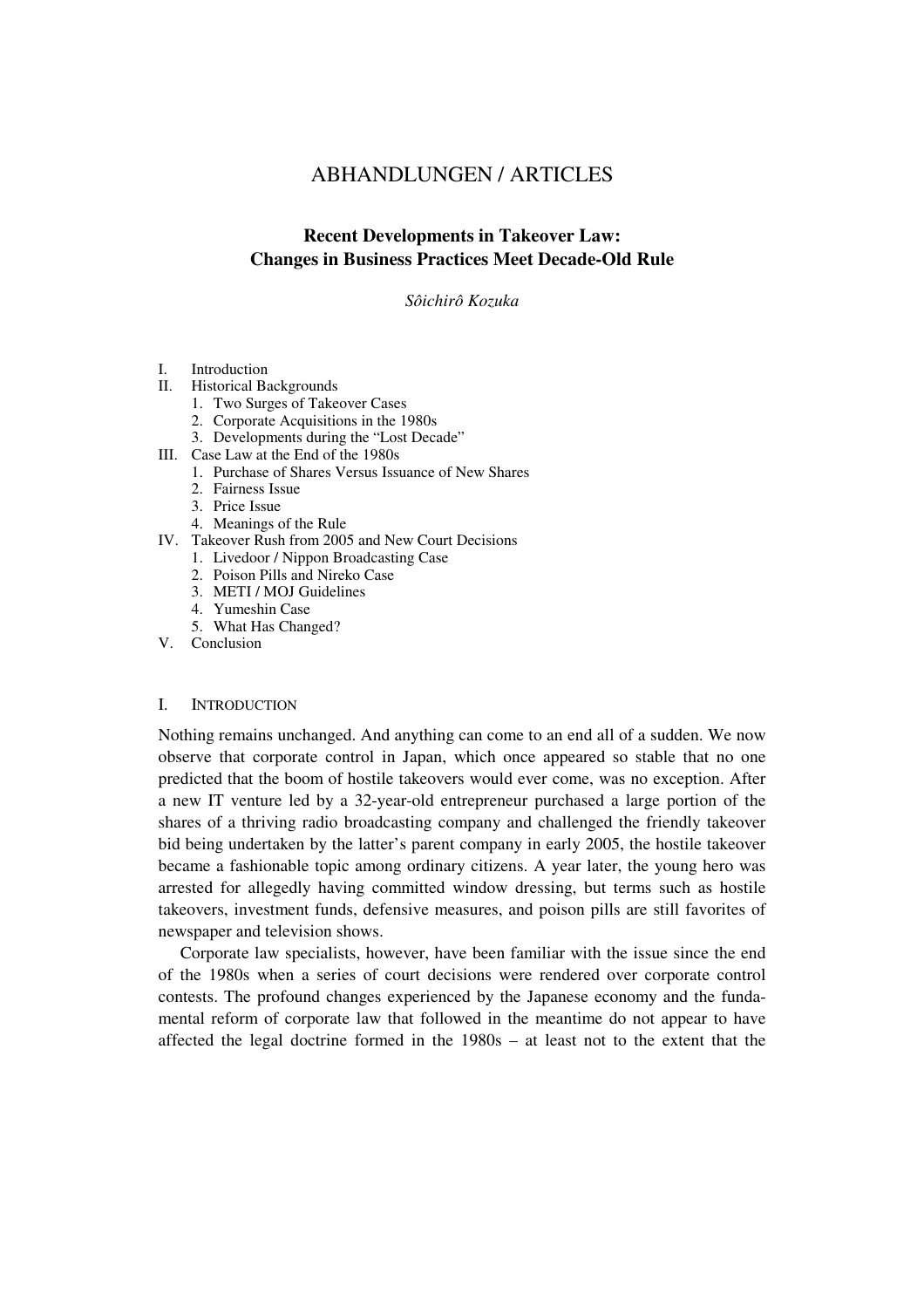general public conceived. This article compares the case law on corporate takeovers at the end of the 1980s and in the middle of the first decade of 2000. It explores, as regards the legal doctrine, what has changed and what has not. It first touches upon the backgrounds of the two surges of takeover cases briefly (II), and then examines closely the case law in the 1980s (III) and from 2005 (IV), before drawing some conclusions (V).

### II. HISTORICAL BACKGROUNDS

### *1. Two Surges of Takeover Cases*

As mentioned, the number of judicial cases on corporate takeovers is not small in Japan. However, they have not appeared constantly: rather, they form sporadic surges. The first of the surges came in the late 1980s, when important cases such as *Cosmopolitan v. Takuma,*1 *Miyairi Valve I,*2 *Miyairi Valve II,*3 and *Chujitsu-ya / Inage-ya*4 were decided. These cases established that the defensive issuance of shares by the management faced by the threat of takeover should be judged according to the "Primary Purpose Rule" (PPR).

At the end of this period, T. Boone Pickens acquired a large percentage of the standing shares of *Koito Seisaku-sho KK,* an important subcontractor of Toyota.5 Though the dispute produced several court decisions, it did not develop into a decision directly addressing the takeovers, because the request of Pickens stopped short of acquisition of Koito; instead, it was merely to be represented on its board of directors. Then, inspired by this dispute, a new set of disclosure rules applicable to an acquirer of a large portion of shares was introduced in the Securities and Exchanges Act in 1990. At the same

<sup>1</sup> *Cosmopolitan KK v. KK Takuma*, Osaka District Court, 18 November 1987, in: Hanrei Jihô 1290, 144.

<sup>2</sup> *Takahashi Sangyô KK v. KK Miyairi Valve Seisaku-sho*, Tokyo District Court, 2 December 1988, in: Hanrei Jihô 1302, 146.

<sup>3</sup> *Takahashi Sangyô KK v. KK Miyairi Valve Seisaku-sho*, Tokyo District Court, 5 September 1989, in: Hanrei Jihô 1323, 48.

<sup>4</sup> *Shuwa KK v. KK Chujitsu-ya*, Tokyo District Court, 25 July 1989, in: Hanrei Jihô 1317, 28; *Shuwa KK v. KK Inage-ya*, Tokyo District Court, 25 July 1989, in: Hanrei Jihô 1317, 32. The two decisions are the same except for the name of the defendant. Partial translation of the former case (*Chujitsu-ya* case) is reported at Y. YANAGIDA ET AL. (eds.), Law and Investment in Japan  $(2<sup>nd</sup>$  ed., Cambridge, Mass. 2000) 550.

<sup>5</sup> About the attempt by T. Boone Pickens to be presented on the board of directors of Koito, see T. OKUSHIMA, The Shareholders' Right to Supervise and Correct Management of a Corporation, in: Law in Japan 27 (2001) 17 (translated by Lisa Ohno et al.); P.C. REICH, T. Boone Pickens and Corporate Governance in Japan: A Retrospective View of Three Sides of the Story and Recent Developments, in: Law in Japan 27 (2001) 27; M.E. CORCO-RAN, Foreign Investment and Corporate Control in Japan: T. Boone Pickens and Acquiring Control Through Share Ownership, in: Law and Policy in International Business 22 (1991) 333, 350 *et seq*.; from a German perspective: H. BAUM, Marktzugang und Unternehmenserwerb in Japan (Heidelberg 1995) 212 *et seq.*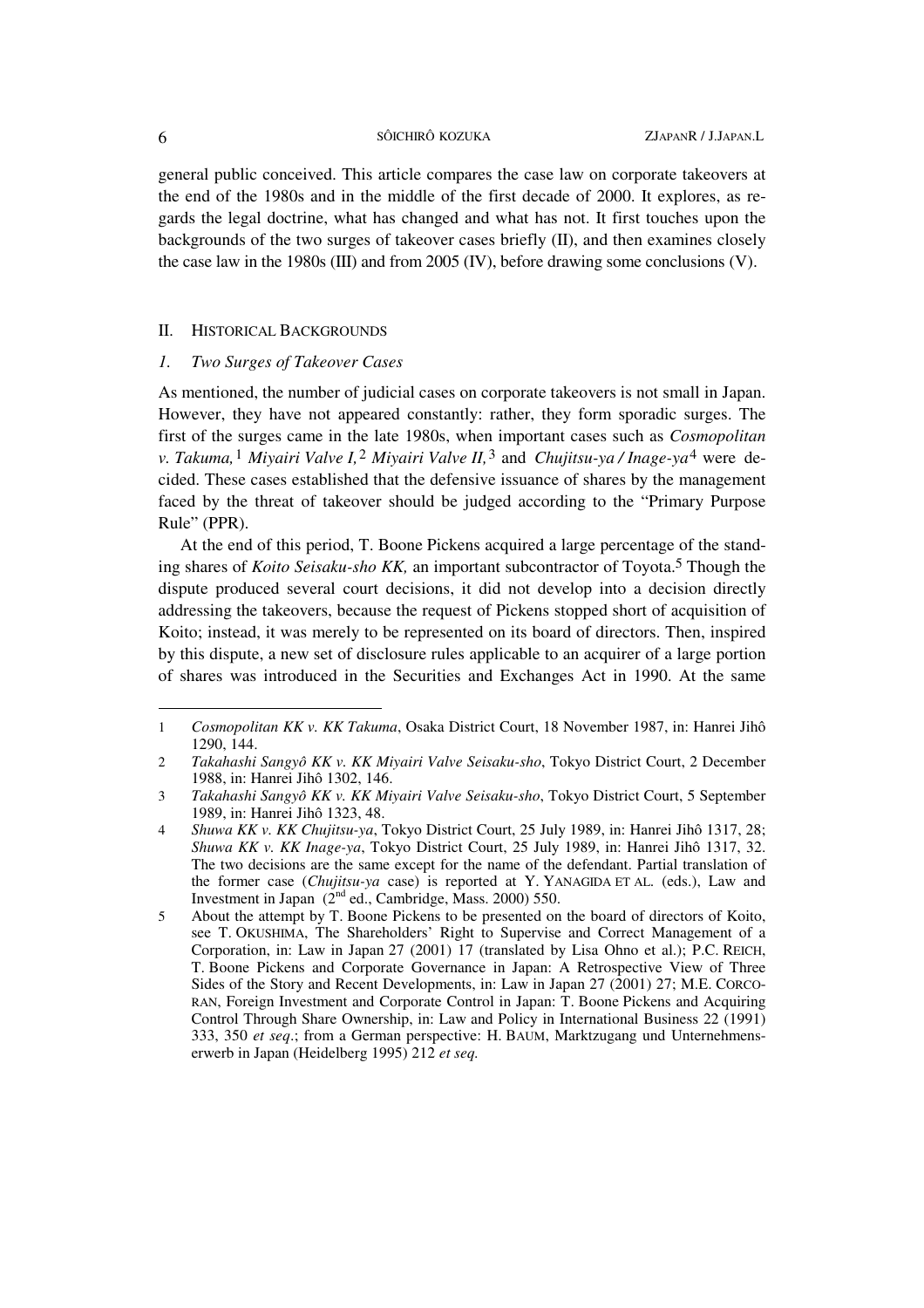time, the rules on takeover bids were improved. The new disclosure regulation required any investor having acquired more than five percent of standing shares of a listed corporation to report the fact of such acquisition within five business days, disclosing the identity of the acquirer, the purpose of the acquisition, and the source of finance that the acquirer made use of.6 Further disclosure was required every time such an investor acquired or released more than one percent of the shares.7 The exemption was given to institutional investors, in which case a report was obligatory only once every three months.8 The regulation revealed that Pickens, though having claimed much about the "unfairness" of the Japanese industry practices, was a mere puppet entirely financed by a Japanese corporate raider. After Pickens left Japan in embarrassment, this regulation effectively deterred hostile takeovers during the 1990s.

In 2005, just when the bill for the new Corporate Code which was to totally renovate corporate law in Japan was to be submitted to the Diet, the second surge of hostile takeovers came up. In two cases the validity of defensive measures against the hostile acquirer were argued before the court, while, in another, the Japanese version of the "poison pill" was successfully attacked by one of the shareholders. The takeover became an issue of such a big concern, not only to lawyers but also to the public, that semi-official "Guidelines"9 were published by the two relevant ministries, the Ministry of Economy, Trade and Industry (METI) and the Ministry of Justice (MOJ), with regard to the extent of the permissible defenses. Hostile takeovers have kept occurring since then, but no important judicial decision has been rendered.

### *2. Corporate Acquisitions in the 1980s*

The first surge of takeover cases was preceded by the gradual deregulation of the financial market in the  $1980s$ .<sup>10</sup> The deregulation enhanced the availability of the bond market as well as the capital market. Some people made use of such markets to finance more money than was necessary for their business and commenced investing in other companies. The rise of the attempted hostile takeovers was the product of these changes in the Japanese market environment.

However, the old Japanese economy was also still alive in the 1980s. Cross shareholding was stable and limited the number of shares available to the acquirer. Many companies had a close tie with one or a few more banks, sometimes called "main

<sup>6</sup> *Shôken torihiki-hô* (Securities and Exchanges Act), Law No. 25/1948, Art. 27-23.

<sup>7</sup> *Id.*, Art. 27-25.

<sup>8</sup> *Id.*, Art. 27-26.

MINISTRY OF TRADE, INDUSTRY AND ECONOMY & MINISTRY OF JUSTICE, Guidelines Regarding Takeover Defense for the Purposes of Protection and Enhancement of Corporate Value and Shareholder's Common Interests, 27 May 2005 (*hereinafter* "Guidelines"), reproduced in this volume *infra* at the 'Documentation' section.

<sup>10</sup> As regards the liberalization of the financial regulation in the 1980s, see M. YOKOI-ARAI, Financial Stability Issues: The Case of East Asia (London 2002) 298-301.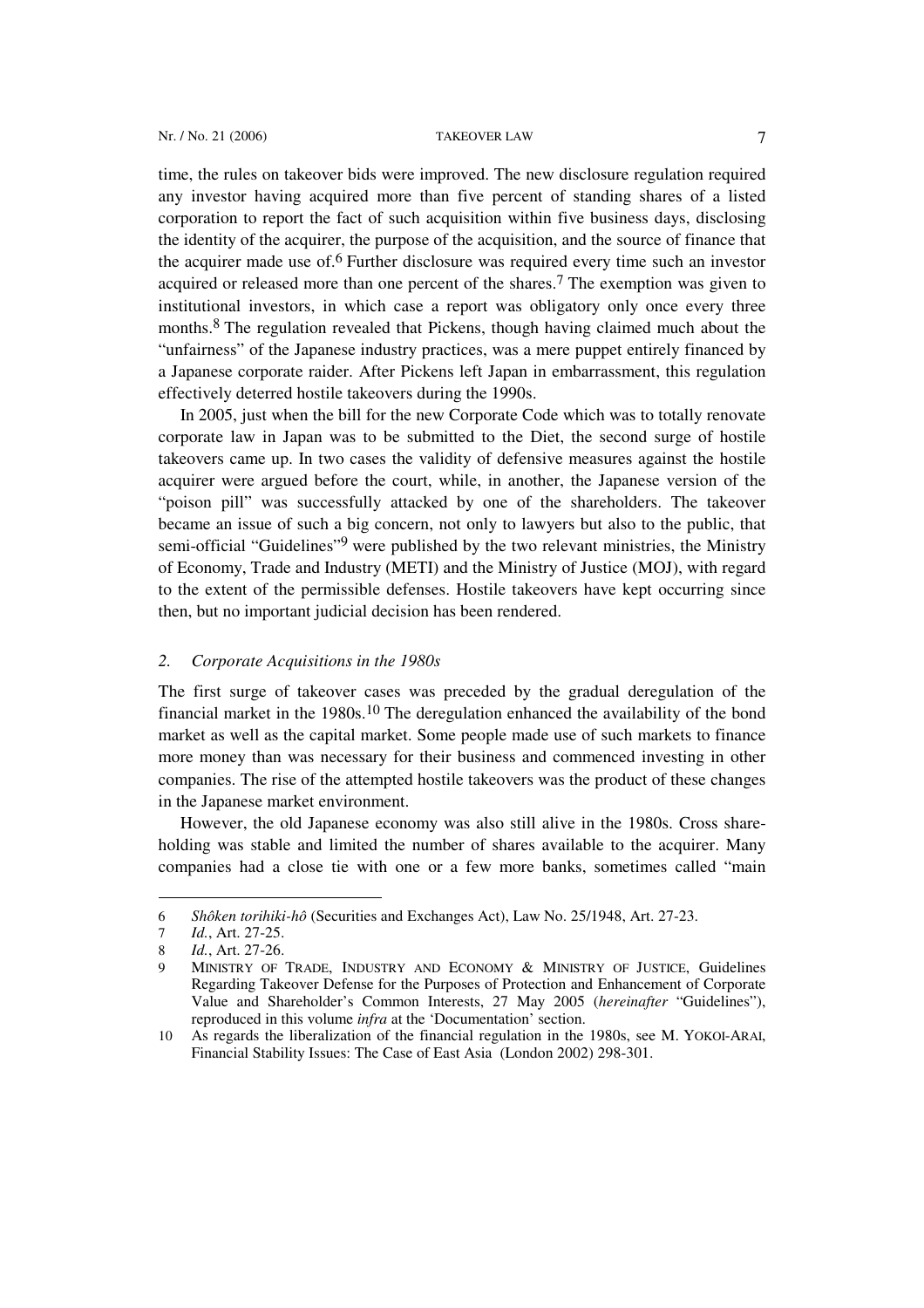banks."11 Such a bank or banks tended to avoid a drastic change in the control of the company and, as a result, were not favorable to investors hostile to the incumbent management. Employees believed in their lifelong employment and did not welcome an unknown acquirer either.

Under such circumstances, the best defense against a hostile takeover was to persuade the existing stakeholders to support the current management or, at least, not to side with the acquirer. This strategy was successfully carried out when a bearing manufacturer *Sankyô Seiki KK* faced a hostile takeover by *Minebea KK*, another manufacturer of the same kind of products. After the friendly shareholders and "main banks" of Sankyô Seiki announced their support for the management and refused the takeover, the acquirer (Minebea) had few things to do but to retreat from the contest over control.

What is important with the side of the acquirer (Minebea) was that it did not consider commencing a takeover bid (TOB). All the shares of the target company were purchased through the market, though the procedure of TOB already existed in the Securities and Exchanges Act.12 Interestingly enough, TOB has seldom been used for the purpose of hostile takeovers in Japan until very recently. Under the Japanese regulation, the acquisition of shares through the market was excluded from the mandatory requirement for the bid, however much was acquired.

# *3. Developments during the "Lost Decade"*

Although there were rather few takeover cases during the 1990s, important developments were made during this period, which consists of the short Bubble Economy at the beginning followed by a long economic downturn named "the Lost Decade." First, the liberalization of the financial market proceeded all through this period. At the end of the decade, the regulation became as competition-oriented as its counterpart in the United States.13 Secondly, financial engineering came to be widely known in the thus liberalized financial market and various financial products were brought in. Thirdly, the extended economic downturn, especially the sluggish stock market, forced many compa-

<sup>11</sup> Though the role of so-called main banks has been disputed among commentators writing about the industrial organization of Japan, this article is not going to explore this issue. For a brief and neutral description, see H. KANDA, Trends in Japanese Corporate Governance, in: Hopt/Wymeersch (eds.), Comparative Corporate Governance (Berlin et al. 1997) 190-191.

<sup>12</sup> Securities and Exchanges Act, Artt. 27-2 *et seq.* For further description of the TOB procedure in Japan, see H. KANDA, Comparative Corporate Governance – Country Report: Japan, in: Hopt/Kanda et al. (eds.), Comparative Corporate Governance (Oxford 1998) 934-936; from the German perspective: H. BAUM, Der Markt für Unternehmen und die Regelung von öffentlichen Übernahmeangeboten in Japan, in: Die Aktiengesellschaft 1996, 399 *et seq.*

<sup>13</sup> S. KOZUKA, Reform of Banking Regulation in the 1990s: Has the Market Become Competitive?, in: The Japanese Economy 33 (2006) 50.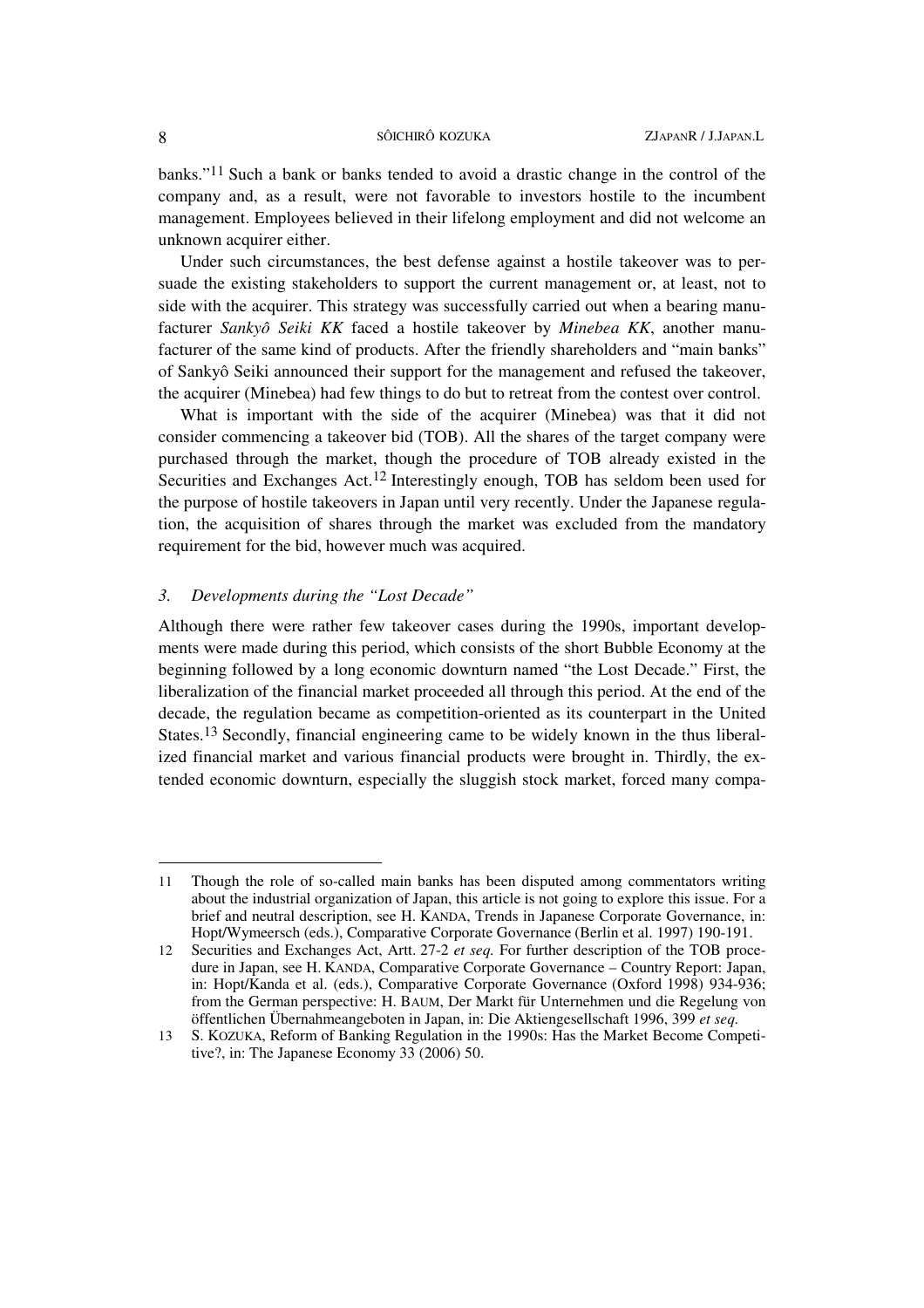nies to sell off the shares held by cross-sharing.14 The introduction of current value accounting of financial products was significant in this regard.

Finally, driven by all of these elements, the corporate law underwent constant reforms during this decade.<sup>15</sup> Beginning from the revision of the shareholder derivative suit in 1993 and a limited deregulation of the repurchase of shares in 1994, corporate law swayed between stronger corporate governance and deregulation. The incrementally developed revisions culminated in a series of revisions in 2001-2002 which marked a radical shift in the fundamental ideas of Japanese corporate law. The new idea appears to be a market-oriented one. Three of the main features are: acceptance of the modern finance theory, observed in particular about the repurchase of shares and share options; deregulation in favor of non-mandatory rules, especially with regard to the security design, venture business establishment, and close corporations; and the competitiveness in the global market of corporate governance, illustrated by the optional introduction of a U.S.-type committee system within the board.

It is easy to see that these developments prepared the new surge of hostile takeovers in 2005.16 The finance theory shows which company's shares are undervalued, and financial engineering enables investors to have access to the financial resources necessary to purchase such shares. From the liberalized market environment emerged investors and entrepreneurs that do not hesitate to act according to the financial theory, without minding the traditional practices or understandings.

With these developments in mind, we are now ready to explore whether, and to what extent, the court decisions on hostile takeovers have changed in the meantime.

### III. CASE LAW AT THE END OF THE 1980S

l

## *1. Purchase of Shares Versus Issuance of New Shares*

In the 1980s, a popular defensive measure used by target companies was the issuance of new shares to a friendly party. When the percentage of the existing friendly shareholders was not large enough, unlike in the case of Sankyô Seiki or Koito, the management tried to increase the friendly shareholders by such issuance and dilute the shares held by the acquirer. The acquirer that encountered this defensive strategy usually applied for an injunction of the issuance by court order.

<sup>14</sup> See H. KANDA, Does Corporate Law Really Matter in Hostile Takeovers?: Commenting on Professor Gilson and Chancellor Chandler, in: Columbia Business Law Review 67 (2004) 70-71.

<sup>15</sup> See T. FUJITA, Modernising Japanese Corporate Law: Ongoing Corporate Law Reform in Japan, in: Singapore Academy of Law Journal 16 (2004) 321.

<sup>16</sup> For further analysis of the backgrounds of the second takeover surge in 2005, see C.J. MIL-HAUPT, In the Shadow of Delaware?: The Rise of Hostile Takeovers in Japan, in: Columbia Law Review 105 (2005) 2171, 2184 *et seq.*; an abstract of that article is reprinted *infra* at the 'Shorter Articles & Comments' section.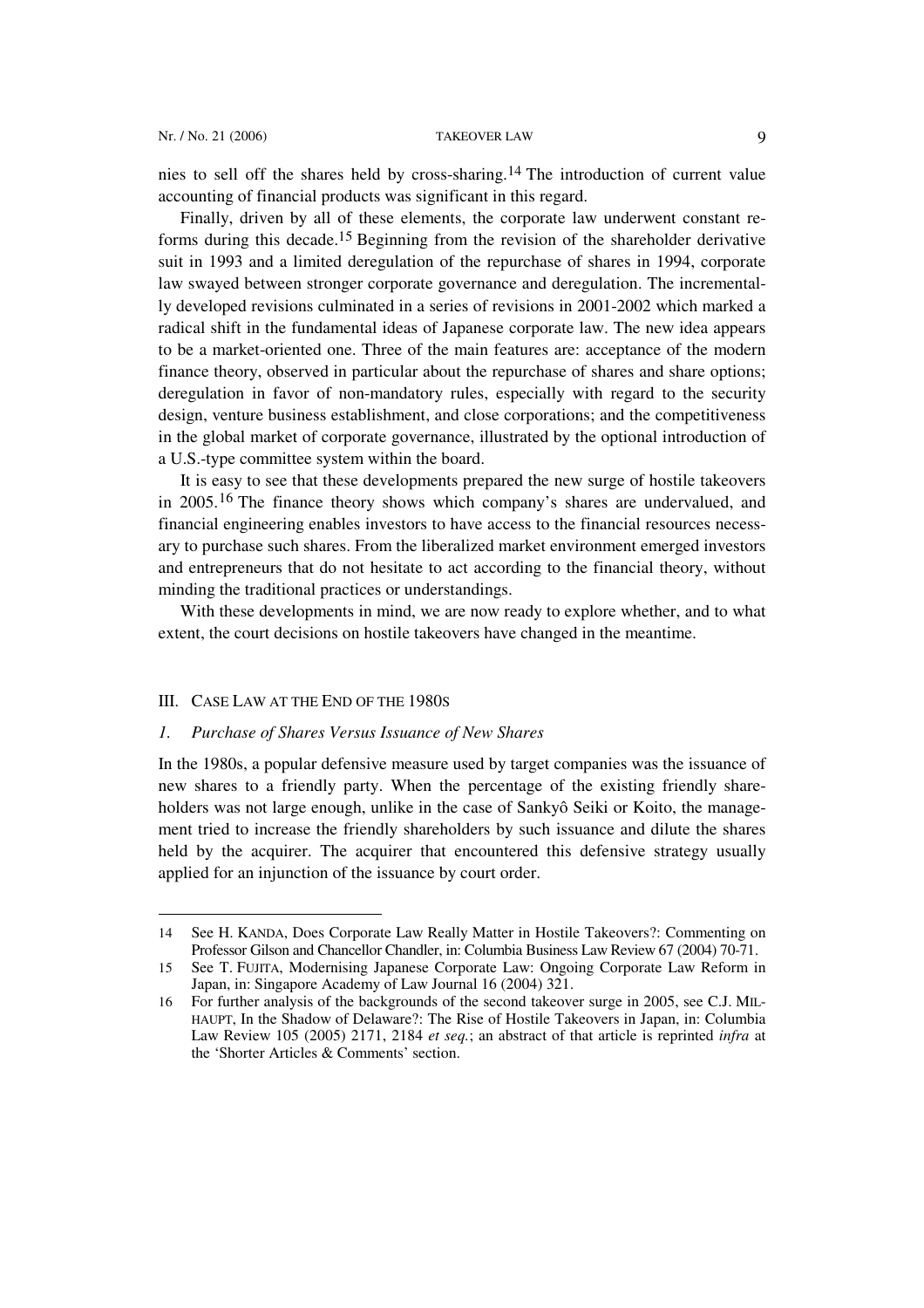According to corporate law, which was codified in the Commercial Code at that time, injunction of the issuance of shares is ordered when the issuance is either (a) in breach of statutory provisions or (b) substantially unfair.<sup>17</sup> In the typical case of a corporate takeover, both issues are raised by the acquirer. The fairness issue concerns the fact that the issuance results in the augmentation of the shares held by friendly shareholders at the cost of the dilution of shares held by the acquirer. The statutory breach issue is raised when the shares are issued at a price below the market price without the approval by the supermajority of the shareholders' meeting, which is required by corporate law when the price is "particularly beneficial" to the subscriber.18 The target company, faced by a hostile acquirer already possessing a large percentage of the standing shares, prefers to allege that the price is not "particularly beneficial" rather than try to ensure the supermajority by contesting with the acquirer for the support.

### *2. Fairness Issue*

l

With regard to the fairness issue, the court decisions applied the PPR, which has been the case law since the 1970s. The PPR developed as the case law applicable to the issuance of new shares, but no prior case concerned hostile takeovers. It was, in this sense, a new development that a series of court decisions established that the management was justified in issuing new shares to friendly shareholders when the primary purpose of the issuance did not lie in the exclusion of the acquirer.

It is, of course, difficult to show the purpose of the management directly.19 However, the court in *Takuma v. Cosmopolitan*20 held that the management had a justifiable primary purpose by stating that the company was in need of making investments of more than one million yen. It was followed by the court in *Miyairi Valve I,*21 which found that the target company needed fresh capital in order to repay loans from banks. The same target company decided to issue another lot of shares within eight months, when its corporate control was threatened by the same acquirer again, but the court again accepted the allegation of the target company that the latter was in need of fresh capital of more than two billion yen in order to renovate its production facilities and computer

<sup>17</sup> Commercial Code (prior to 2005) [*Shôhô*, Law No. 48/1957], Art. 280-10. The provision is retained without a significant change in the Corporate Code of 2005 as Art. 210.

<sup>18</sup> Commercial Code (prior to 2005), Art. 280-2(2). The regulation is redrafted without a substantial change in the Corporate Code of 2005 as Artt. 199(2), 201(2).

<sup>19</sup> For further analysis of the cases discussed here, see M. TOKUMOTO, The Role of the Japanese Courts in Hostile Takeovers, in: Law in Japan 27 (2001) 1; from a German perspective BAUM, *supra* note 5, 138 *et seq.*

<sup>20</sup> *Cosmopolitan KK v. KK Takuma*, Osaka District Court 18 November 1987, in: Hanrei Jihô 1290, 144.

<sup>21</sup> *Takahashi Sangyô KK v. KK Miyairi Valve Seisaku-sho*, Tokyo District Court, 2 December 1988, in: Hanrei Jihô 1302, 146.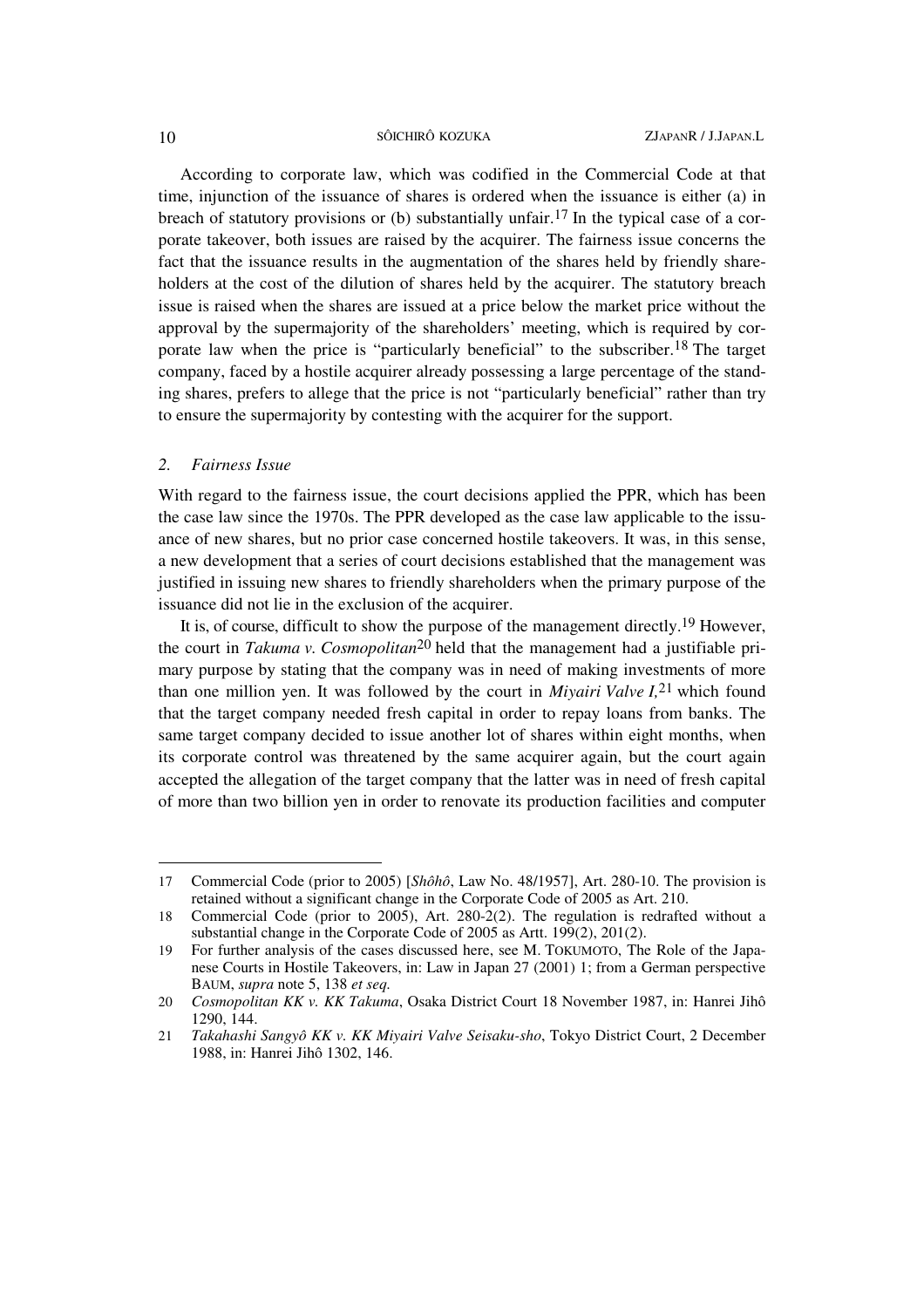system (*Miyairi Valve II* 22). These cases showed that the PPR in effect meant that the management of the target company was permitted to issue new shares if there was a good reason for injecting fresh capital, even when the issuance would result in a dilution of the shares held by the acquirer.

The only precedent in which the defensive issuance of shares was not successful was the very exceptional case of *Chujitsu-ya / Inage-ya*. Here the acquirer, Shuwa, purchased a large amount of shares of two supermarket companies, *Chujitsu-ya KK* and *Inage-ya KK,* and proposed the merger of them and another supermarket into one in order to create an allegedly modernized retailer. Chujitsu-ya and Inage-ya did not like this idea and issued new shares to each other so that one could serve as friendly shareholder to the other in defeating Shuwa. The Tokyo District Court found that there could not be a need of fresh capital, because no fresh capital remained in the hands of Chujitsuya if it used up the money contributed by Inage-ya in subscribing the share of the latter, and *vice versa.*23 Applying the PPR, the court held that the target company could not be justified as having the primary purpose of financing, rather than excluding the acquirer.

### *3. Price Issue*

 $\overline{a}$ 

In contrast to the PPR, which has been much in favor of the defending management, the case law has been strict with regard to the price issue. It was already established by the time of the first takeover surge that whether the price was "substantially beneficial" to the subscriber should be determined in reference to the market price, other market and company conditions being taken into consideration. The court in *Takuma v. Cosmopolitan* 24 followed this case law and held that, in principle, the market price should be the fair price. However, the court excluded the price after the appearance of the acquirer, stating that the stock price might have soared as a result of the purchasing by the acquirer, rather than reflected the fundamentals of the target company.

In 1989, the Japan Association of Securities Dealers (JASD), faced by the increase of takeover disputes, promulgated the voluntary rule that the issuance of new shares to a particular party chosen by the management should be made at the price of ninety percent or more of the average market price for the six months prior to its issuance. After that, courts relied on this voluntary rule in deciding the price issue. The result may be different from the decision in *Takuma v. Cosmopolitan*, since the market price for the preceding six months may have already been raised as a result of the purchasing by the acquirer.

<sup>22</sup> *Takahashi Sangyô KK v. KK Miyairi Valve Seisaku-sho*, Tokyo District Court, 5 September 1989, in: Hanrei Jihô 1323, 48.

<sup>23</sup> *Shuwa KK v. KK Chujitsu-ya*, Tokyo District Court, 25 July 1989, in: Hanrei Jihô 1317, 28; *Shuwa KK v. KK Inage-ya*, Tokyo District Court, 25 July 1989, in: Hanrei Jihô 1317, 32.

<sup>24</sup> *Cosmopolitan KK v. KK Takuma*, Osaka District Court, 18 November 1987, in: Hanrei Jihô 1290, 144.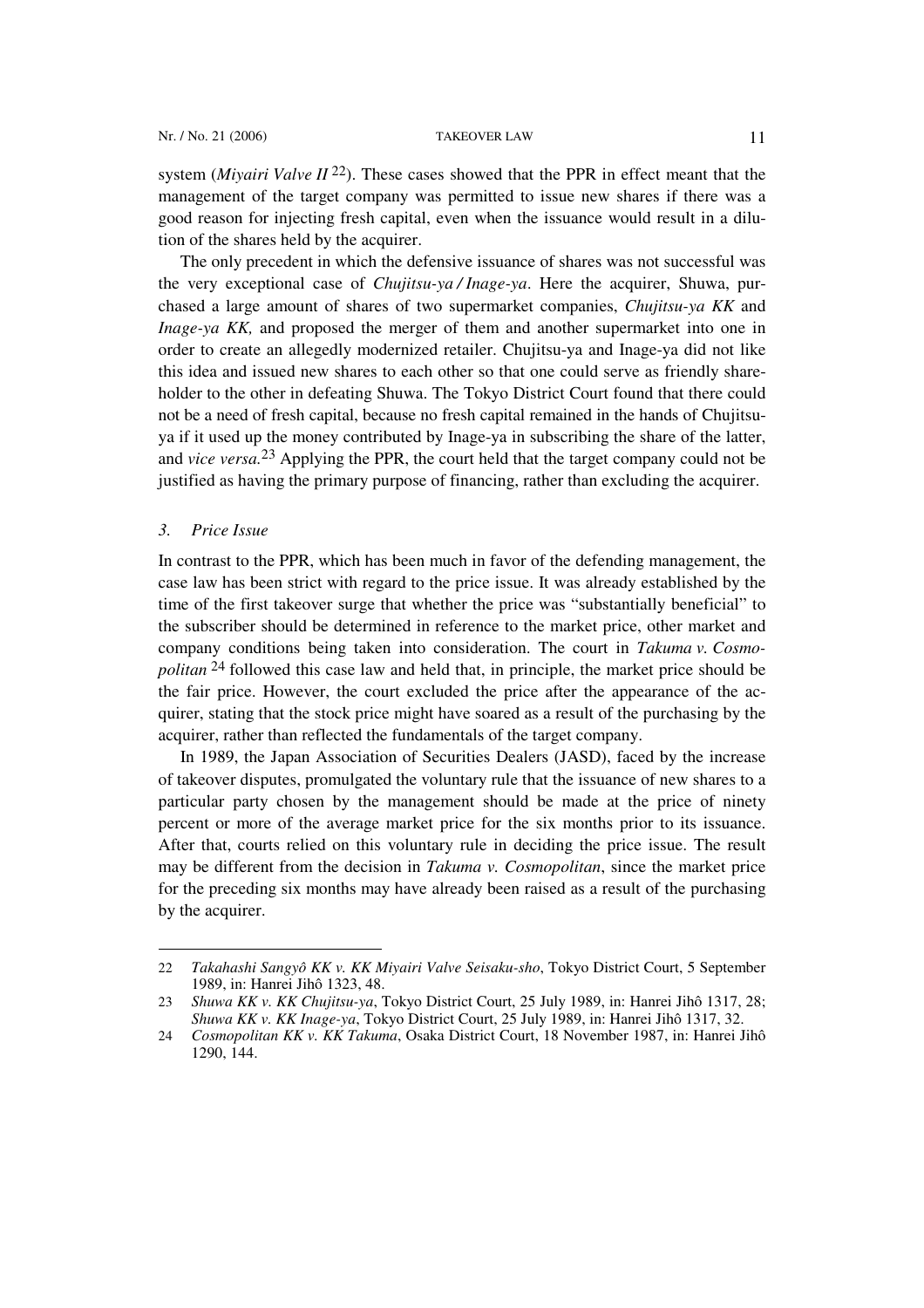The voluntary rule was modified in 2003 to the extent that the price is now required to be ninety percent or more of the market price of the day preceding the decision of issuance. Consideration of the market price of a preceding period (maximum six months) is permitted only where it is found appropriate. The Tokyo District Court followed this stricter rule in its decision *Miyairi Valve III* 25 which it decided the next year.

## *4. Meanings of the Rule*

Taking court decisions on the fairness issue and price issue together, the case law prior to the second surge of takeovers in 2005 can be summarized as follows: on the one hand, the management of the target company had wide latitude in choosing a friendly shareholder to step in, while on the other hand the latter was required to contribute money equivalent to the price in the stock market at the time of stepping in. In other words, courts have permitted the target company to seek the white knight as long as the premium paid by the acquirer is not disregarded. As the premium paid by the acquirer reflects the difference in the evaluation of the target company by the acquirer and that realized by the incumbent management, it can be said that the market for corporate control was working under this case law.

It may be noted that this case law does not leave any room for the acquirer to offer a second bid: there is no chance for the acquirer to continue contesting by raising its offer in response to the stepping in of the white knight. It is the cost of not choosing the TOB procedure under the Securities and Exchanges Act. The TOB procedure is always open to an acquirer, though the total cost of acquisition will probably be higher as compared with purchasing in the market, assuming that the Japanese stock market is not fully efficient (in the sense of information efficiency). It is left to the acquirer whether or not to make use of it.

### IV. TAKEOVER RUSH FROM 2005 AND NEW COURT DECISIONS

## *1. Livedoor / Nippon Broadcasting Case*

In January 2005, Fuji Television Co. was trying to acquire all the shares of its parent, Nippon Broadcasting Co. *[Nippon Hôsô KK]*, through a friendly TOB in order to make the latter its subsidiary. Both companies belong to the same media conglomerate. Nippon Broadcasting is a radio broadcaster that founded Fuji Television as its subsidiary decades ago, but as time has passed, the corporate value of the subsidiary in television business has far exceeded that of the parent. The friendly TOB was commenced to correct this twisted corporate group structure.

<sup>25</sup> *KK Matsuka v. KK Miyairi Valve Seisaku-sho* (Miyairi Valve III), Tokyo District Court, 1 June 2004, in: Hanrei Jihô 1873, 159.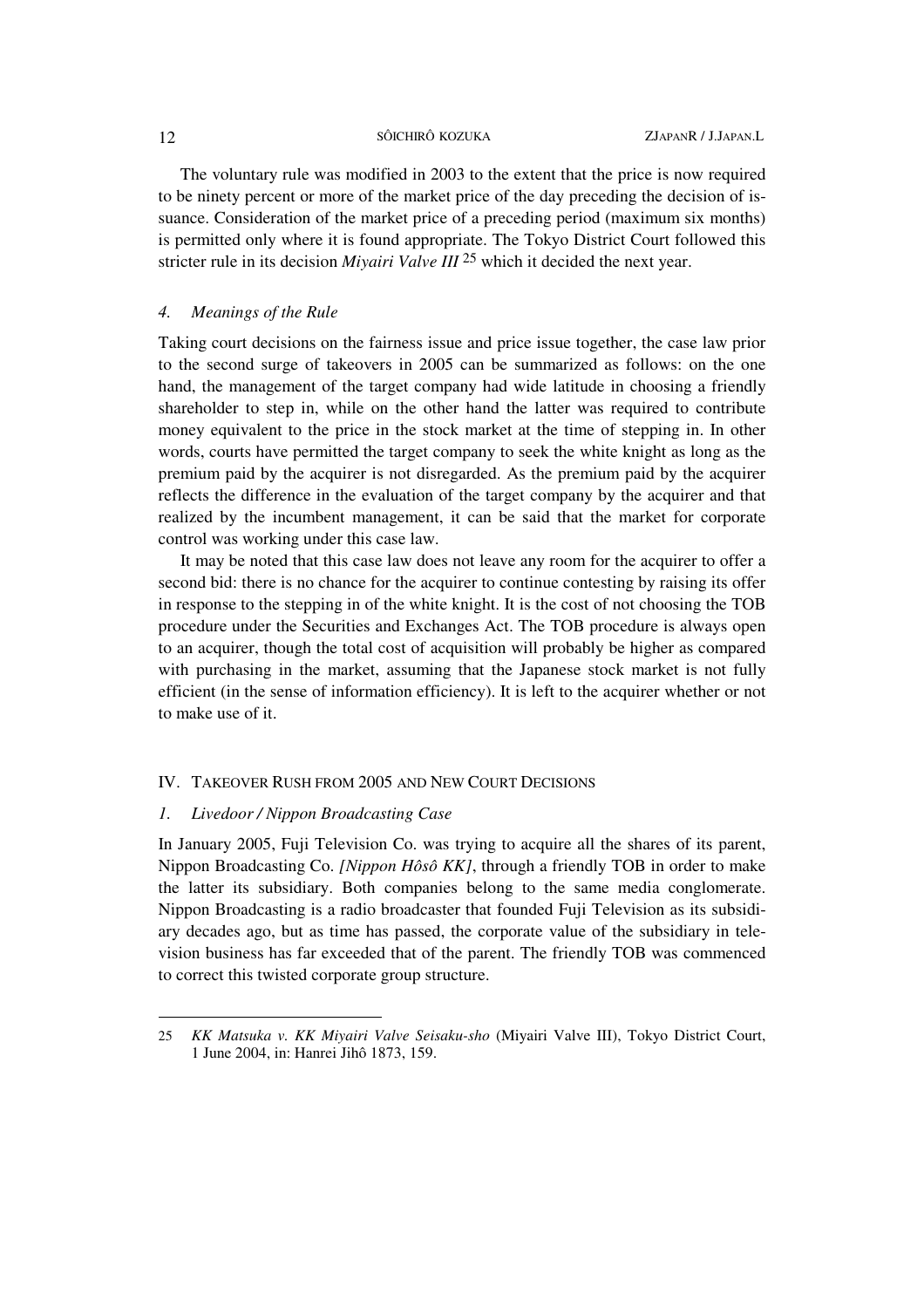### Nr. / No. 21 (2006) TAKEOVER LAW 13

l

While this friendly TOB was being processed, the acquirer, Livedoor KK, purchased the shares of Nippon Broadcasting through the trading system operated by the Tokyo Stock Exchange (ToSTNeT). The amount of shares so acquired reached as much as one-third of the standing shares, apparently frustrating the intent of Fuji Television. As a means of excluding the unwelcome acquirer, the target company issued a great number of share options to Fuji Television. If all of these options were exercised, Fuji Television would have acquired an additional 59% of the shares of the target company, while the shares held by Livedoor would have been diluted to 17%.

This measure of defense was different from those used in the precedents in two respects. First, share options, rather than the shares, were issued, with the same purpose of ensuring a majority of friendly shareholders. In the case of share options, no share is issued and no cash flows in until the holder exercises the option. If the acquirer sells off the shares it has acquired, finding little chance for dominating over the contest for control, no option will actually be exercised, which means that the holder of the options can save much money. Secondly, the target company, Nippon Broadcasting, candidly announced in its press release that the aim of the issuance of options was to thrust the restructuring of the corporate group as planned, defeating Livedoor which "would not be compatible with the public mission of the media company."26

Enjoining the issuance of the options at the application of Livedoor, the Tokyo District Court<sup>27</sup> held that the PPR was applicable also to the issuance of share options when corporate control was already under contest.<sup>28</sup> It held that the issuance of share options was "substantially unfair" and subject to an injunction, as long as the primary purpose was to dilute the share of a certain shareholder and maintain the control of the incumbent management. Then it added that the issuance would be justified in an exceptional case where "the corporate value and the interests of the shareholders as a whole" would be harmed by the takeover. Livedoor, however, was not found to be such an exceptional acquirer.

This idea of maintaining the PPR with the addition of some exceptions was followed by the review decisions of the Tokyo District Court (another chamber)29 as well as the

<sup>26</sup> For facts of the Livedoor case, see also MILHAUPT, *supra* note 16, 2178-2180.

<sup>27</sup> *KK Livedoor v. KK Nippon Hôsô*, Tokyo District Court, 11 March 2005, in: Hanrei Taimuzu 1173, 143; for an English translation and brief comment, see E. TAKAHASHI / T. SAKA-MOTO *infra* at the 'Case Law' section.

<sup>28</sup> Before the developments in 2005, the author was rather skeptical about the possibility that the PPR would be maintained as regards share options used as defensive measure (S. KOZU-KA, The Use of Stock Options as Defensive Measures: The Impact of 2001 Amendments to the Corporate Law on Corporate Governance in Japan, in: ZJapanR/J.Japan.L. 15 (2003) 135, 138), but the court preferred to stick to the established rule.

<sup>29</sup> *KK Livedoor v. KK Nippon Hôsô*, Tokyo District Court, 16 March 2005, in: Hanrei Taimuzu 1173, 140.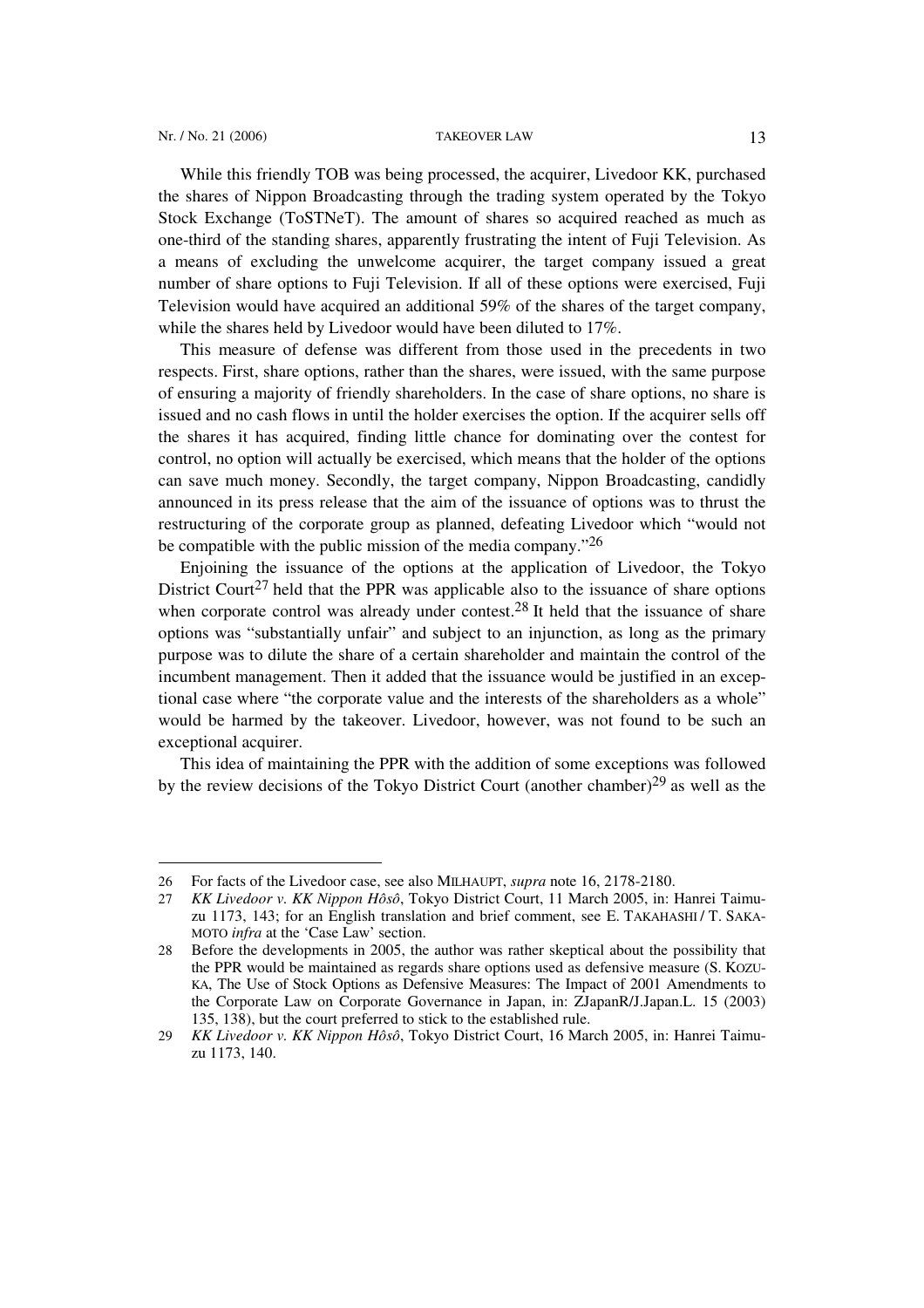Tokyo High Court.30 The former, stressing that the board of directors should be elected by the shareholders but never *vice versa*, held that exceptional situations in which defensive measures would be justified were to be found when the acquirer was a green mailer or going to harm the target company irrevocably. The latter decision elaborated on the exceptions as (1) the case of greenmailing, (2) when the acquirer intended to deprive the target company of the assets of the latter, (3) the diversion of the assets of the target company was foreseen, or (4) the acquirer would bust up the target company with the purpose of selling the shares at a good price. Though these types of exceptions were a mere *obiter*, they attracted people's attention because it was the first time that a Japanese court had explicitly held the possibility for defensive measures to be justified.

 It will not be easy to show before the court that the acquirer will harm the target company irrevocably. This means that, according to the series of court decisions in the *Livedoor* case, the defensive measures will likely be enjoined as their primary purpose is lying in the defense. It was against these developments that the introduction of a Japanese version of poison pills became the next focus.

### *2. Poison Pills and Nireko Case*

One such poison pill introduced by a manufacturer, Nireko KK, was challenged by an institutional investor before court. It was a share option that entitled each holder to subscribe to one share for only one yen. The condition for the exercise of the option was the acquisition by a certain shareholder of twenty percent or more of the standing shares. The board of directors was given the authority to cancel the option at any time before the condition for the exercise was fulfilled. A special committee consisting of two independent members and the CEO was set up in order to give advisory opinions to the board on whether or not to cancel the options.

The options were issued to the current shareholders, two for a share. It was provided that the options were not transferable. Apparently the management was satisfied with the current shareholders but feared that an acquirer might be attracted by the relatively low share price. One of the shareholders, a fund located in the Cayman Islands, raised suit for injunction of the issuance of the options, alleging that it infringed upon the Commercial Code (corporate law at that time), besides being "substantially unfair."

The Tokyo District Court<sup>31</sup> distinguished the case at hand from the *Livedoor* case by pointing out that the control of the target company was not in actual contest in this case. Based on this distinction, the court stated a three-prong test of proportionality of the defensive device and held that the issuance of share options satisfying this test cannot be enjoined, even if the primary purpose of the management lay in diluting the shares of

 $\overline{a}$ 

<sup>30</sup> *KK Livedoor v. KK Nippon Hôsô*, Tokyo High Court, 23 March 2005, in: Hanrei Taimuzu 1173, 140.

<sup>31</sup> *The SFP Value Realization Master Fund Ltd. v. KK Nireko*, Tokyo District Court, 1 June 2005, in: Hanrei Taimuzu 1186, 274.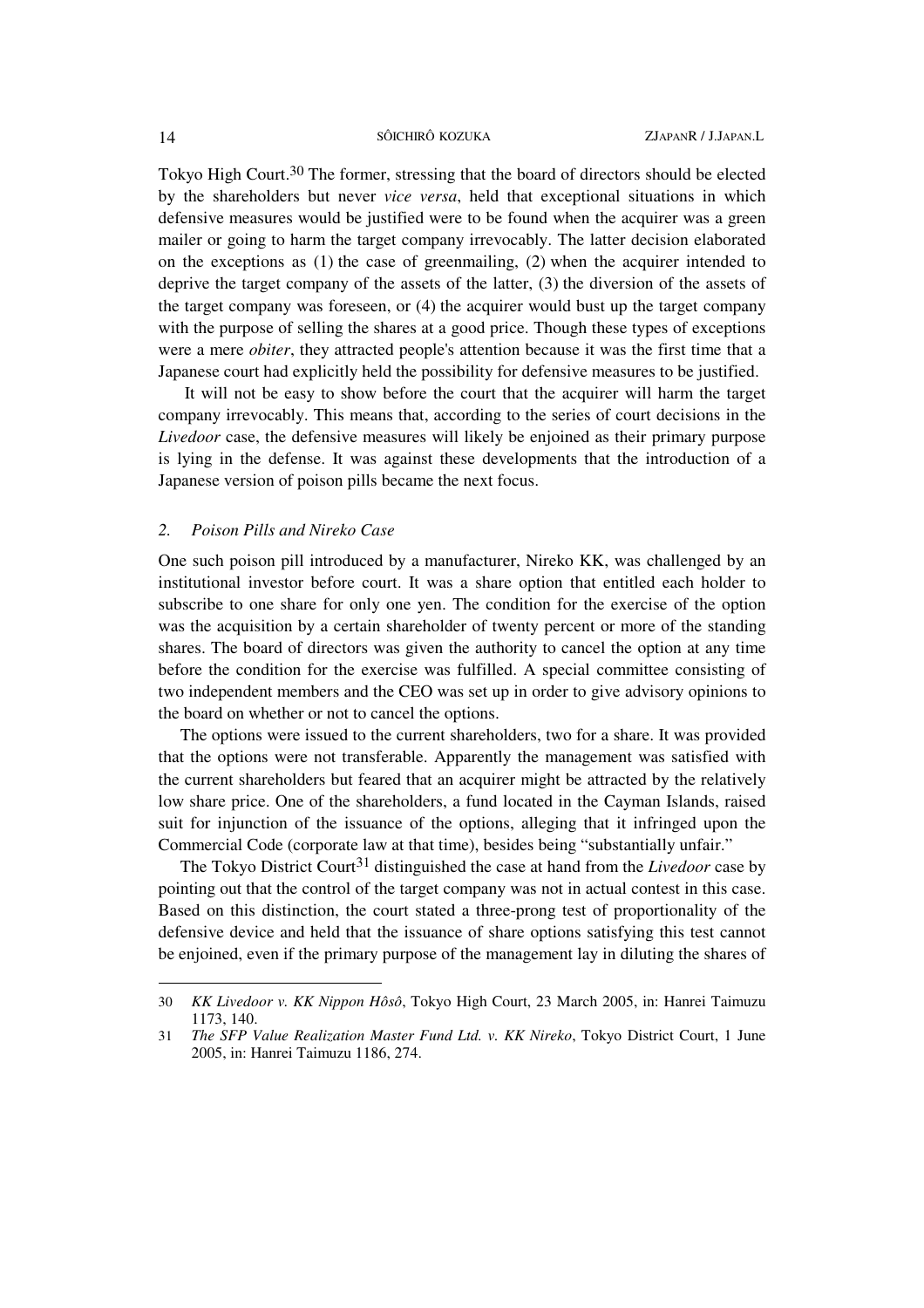a future hostile acquirer. The test consisted of (1) whether the will of the shareholders' meeting was reflected, (2) whether the exercise of the option was limited to the case where the acquirer would give irreparable harm to the company, and (3) whether shareholders other than the acquirer would not incur unexpected damages. The court found that the defensive device in the Nireko case failed to satisfy any of these tests. The decision was reviewed and approved by the Tokyo District Court (another chamber)<sup>32</sup> and then by the Tokyo High Court.<sup>33</sup> The latter decision focused on the fact that, given the non-transferability of the option, the value of the shares of Nireko would inevitably fall in the market due to the possibility of dilution by the exercise of the options. The court, holding this fact as failing to satisfy test (3) above, concluded that the option in this case was substantially unfair and, therefore, should be subject to injunction.

## *3. METI / MOJ Guidelines*

It was obvious that the three-prong test of the Tokyo District Court, which was basically supported by the reviewing courts, was in line with the "Guidelines"<sup>34</sup> published by METI and MOJ a few days before the first District Court decision. Though not at all binding, the Guidelines aimed at providing safe harbors about the defensive measures against hostile takeovers.35 It provided that any defensive measure must protect and enhance corporate value and the interests of the shareholders as a whole and, for this purpose, conform to three principles, namely: it shall contribute to protect and enhance corporate value and the interests of the shareholders as a whole; it shall be sufficiently disclosed in advance and reflect the will of the shareholders; and it shall not be more than necessary and reasonable as against the threat posed by possible hostile takeovers.

The Guidelines and the court decisions in the *Nireko* case attempted to provide rules about the permissibility of defensive measures (poison pills) when there is no actual contest for control yet, an issue not fully explored before. The newly formulated rule does not prohibit introducing measures with the apparent intent of defending against hostile takeovers entirely, but requires such measures to contribute to "the corporate value and the interests of the shareholders as a whole," not just benefiting the incumbent management. Comparing this rule with the *Livedoor* decisions, it is easy to see that the new rule is based on the latter so that the rules on defensive measures are consistent both before and after the corporate control is cast in actual contest.

<sup>32</sup> *The SFP Value Realization Master Fund Ltd. v. KK Nireko*, Tokyo District Court, 9 June 2005, in: Hanrei Taimuzu 1186, 265.

<sup>33</sup> *KK Nireko v. The SFP Value Realization Master Fund Ltd*., Tokyo High Court, 15 June 2005, in: Hanrei Jihô 1900, 156; for an English translation and brief comment, see E. TAKAHASHI / T. SAKAMOTO *infra* at the 'Case Law' section.

<sup>34</sup> Guidelines, *supra* note 9.

It was necessary at this stage to calm down the industry – people panicked at the Livedoor's attack on Nippon Broadcasting Co. – in order to have the new Corporate Code approved by the Diet as scheduled.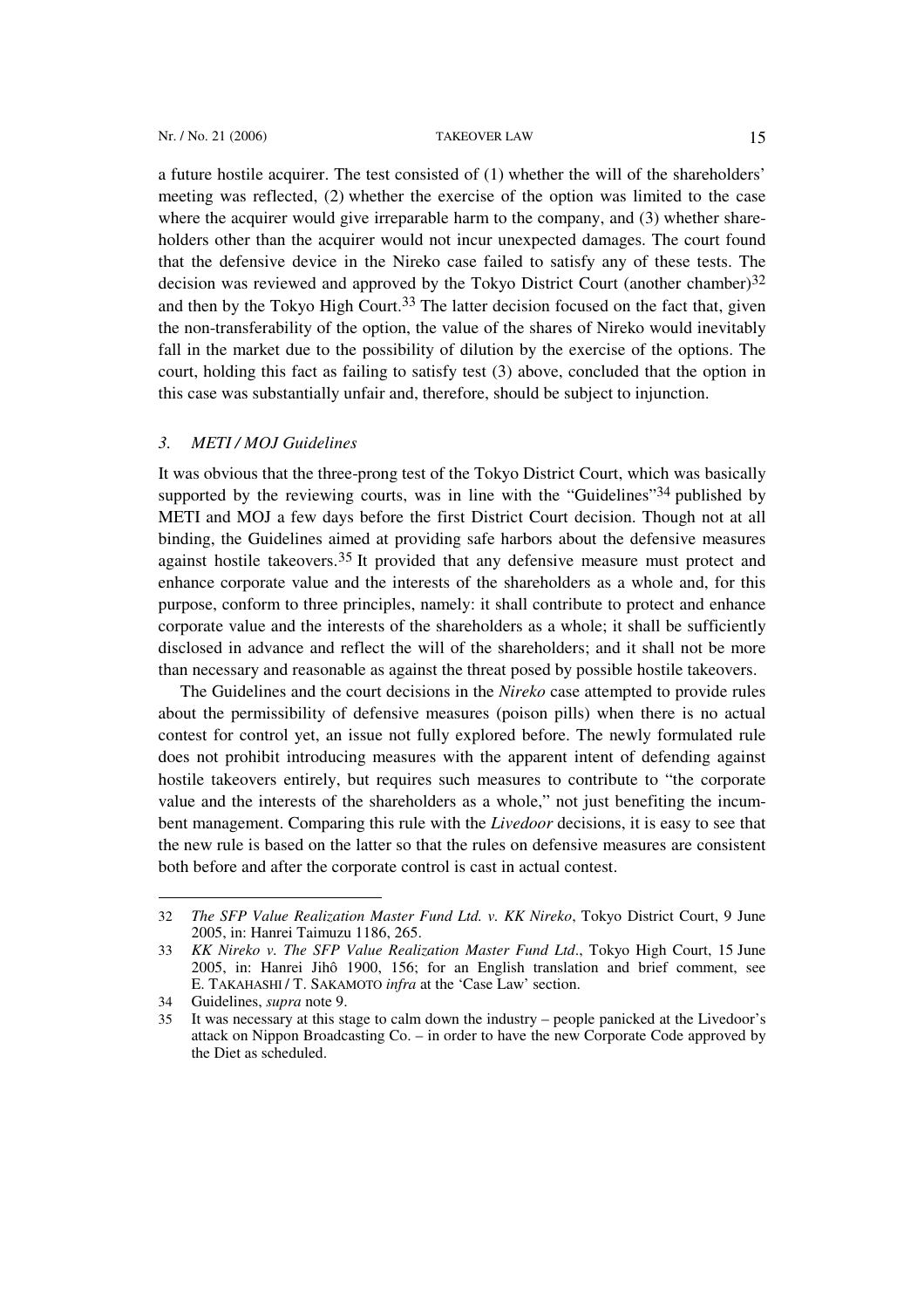### *4. Yumeshin Case*

The third case of hostile takeover took place in July 2005, when *KK Yumeshin Holdings* announced a public bid (TOB pursuant to the Securities and Exchanges Act) against *Nippon Gijutsu Kaihatsu KK.* Both the acquiring and the target companies were engaged in construction-related business. The target company, accusing the acquiring company for not sufficiently disclosing its intent, announced that it was going to split each of its shares into five. As it was probable that such a share split would diminish the value of a share of the target company to one-fifth of what it was before the share split, this was expected to frustrate the bid to be undertaken by the acquirer.

Unlike the case of the issuance of shares or options, a statutory provision for enjoining a share split was lacking in the Commercial Code.<sup>36</sup> Therefore, the acquirer requested the court to either enjoin the share split by "the application *mutatis mutandis* of the injunction against the issuance of new shares" or declare the decision of the board of directors to split the shares as illegal and invalid.

The Tokyo District Court<sup>37</sup> rejected the claim of Yumeshin, not only by relying on the lack of a statutory provision authorizing the court to issue an injunction order, but by holding that the share split did not in fact frustrate the takeover bid because the announcement of the share split was made before the commencement of TOB process so that the acquirer had the opportunity of adjusting the price of the bid, which was actually done. As a result, the only effect of the share split was limited to preventing the exercise of the voting rights for shares acquired by Yumeshin through the takeover bid, by setting the effective date of the share split at the day two months after the TOB period. The court found this latter effect to be not decisive, however, as only "halting" and not totally frustrating the bid process. Having lost the case before the courts, Yumeshin proceeded with the TOB that turned out to be unsuccessful.

### *5. What Has Changed?*

l

After several court decisions on three cases, rules regarding hostile takeover have become increasingly clear. Contrary to the large repercussions that these incidents raised among the public, the legal rules have not greatly changed compared to the old case law of the late 1980s, but only evolved to some degree.

First of all, it is noteworthy that the PPR has not lost its relevance: it is applicable even in the case of share options. This means that a defense by issuing share options will very likely be enjoined by a court because the primary purpose, by definition, lies in defeating the takeover. Secondly, the *Yumeshin* case revealed that the management is allowed to halt the attack by the acquirer for some time. This will enable the manage-

<sup>36</sup> Such a provision does not exist in the Corporate Code of 2005 either.

<sup>37</sup> *KK Yumeshin Holdings v. Gijutsu Kaihatsu KK*, Tokyo District Court, 29 July 2005, in: Hanrei Jihô 1909, 87.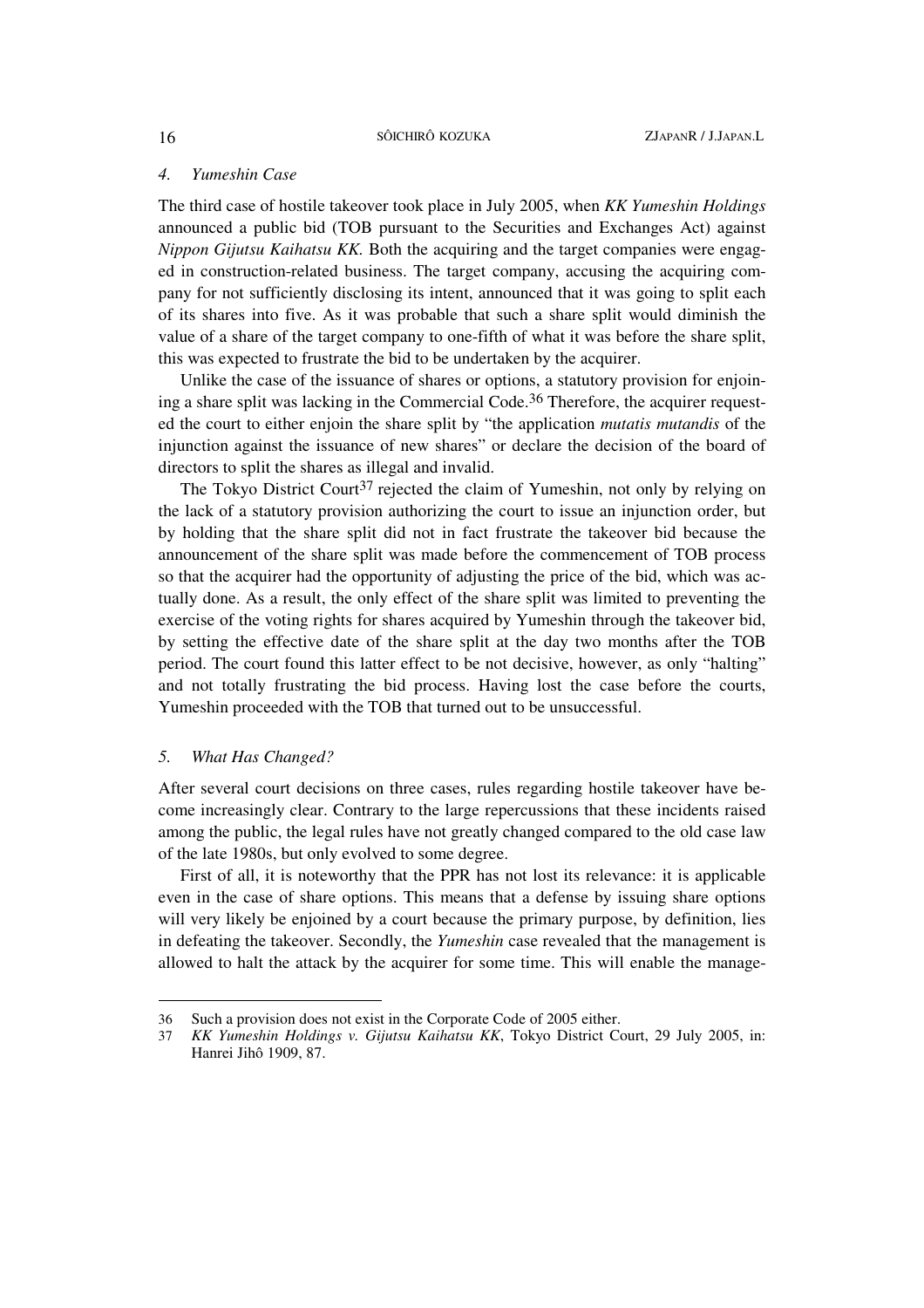ment to seek a white knight, just as under the case law in the 1980s. Thirdly, it is to be noted that the price issue was not argued much in the *Livedoor* case because the price of the option was worked out according to the finance model. Considering this fact, together with the reasoning of the *Yumeshin* decision that mentioned the (absence of) damage to the acquirer, it is reasonable to make an inference that the white knight, when called in by the incumbent management, will be required to contribute the same or more of the amount as compared with the market price in the stock market, which reflects the bid offered by the acquirer. Thus the market for corporate control is still workable in Japan, at least as much as it was in the late 1980s.

Notwithstanding the above observations, there have been some changes brought about in 2005 to takeover law in Japan. Most importantly, it is now admitted by the courts that the management of the target company can take defensive measures, though only in exceptional cases where the acquirer is likely to harm the corporate value. Under the PPR, the target company had to allege that the action taken was not a defensive measure; after the court decisions of 2005, the issue will be more focused on whether or not the acquirer is in fact a corporate raider that is harmful to the target company.

 Another significant point is that courts as well as the Guidelines have taken a very fundamentalist position that the interests of the shareholders shall be the standard. Apparently, the court decisions equate "corporate value" with "the interests of shareholders as a whole." The Guidelines, while referring to the interests of various stakeholders, also state that the ultimate goal of a stock corporation is to maximize the interests of the shareholders. This may be very interesting, given that Japanese companies have been considered to be putting more weight on the interest of employees than that of shareholders.

### V. CONCLUSION

The year 2005 marked a significant step forward in the law of takeovers in Japan. A hostile takeover and a defensive measure against it are no longer a hypothetical case in the classroom, but an actual issue argued before the courts. Case law is being formed, supplemented by the Guidelines published by two governmental agencies.

It is noteworthy that the law on takeovers thus being revealed is very much in favor of the market for corporate control. While the management is not prohibited from seeking the white knight, it is probably required that the offer by the white knight be as competitive as that of the acquirer, reflected in the market price at the time of stepping in. Besides, the management, when taking any action that will affect the control of the company, whether before or after an acquirer appears, has to be mindful of the "corporate value" or "the interests of the shareholders as a whole." Interestingly enough, these rules have not vacated the existing case law on the issue, formulated during the